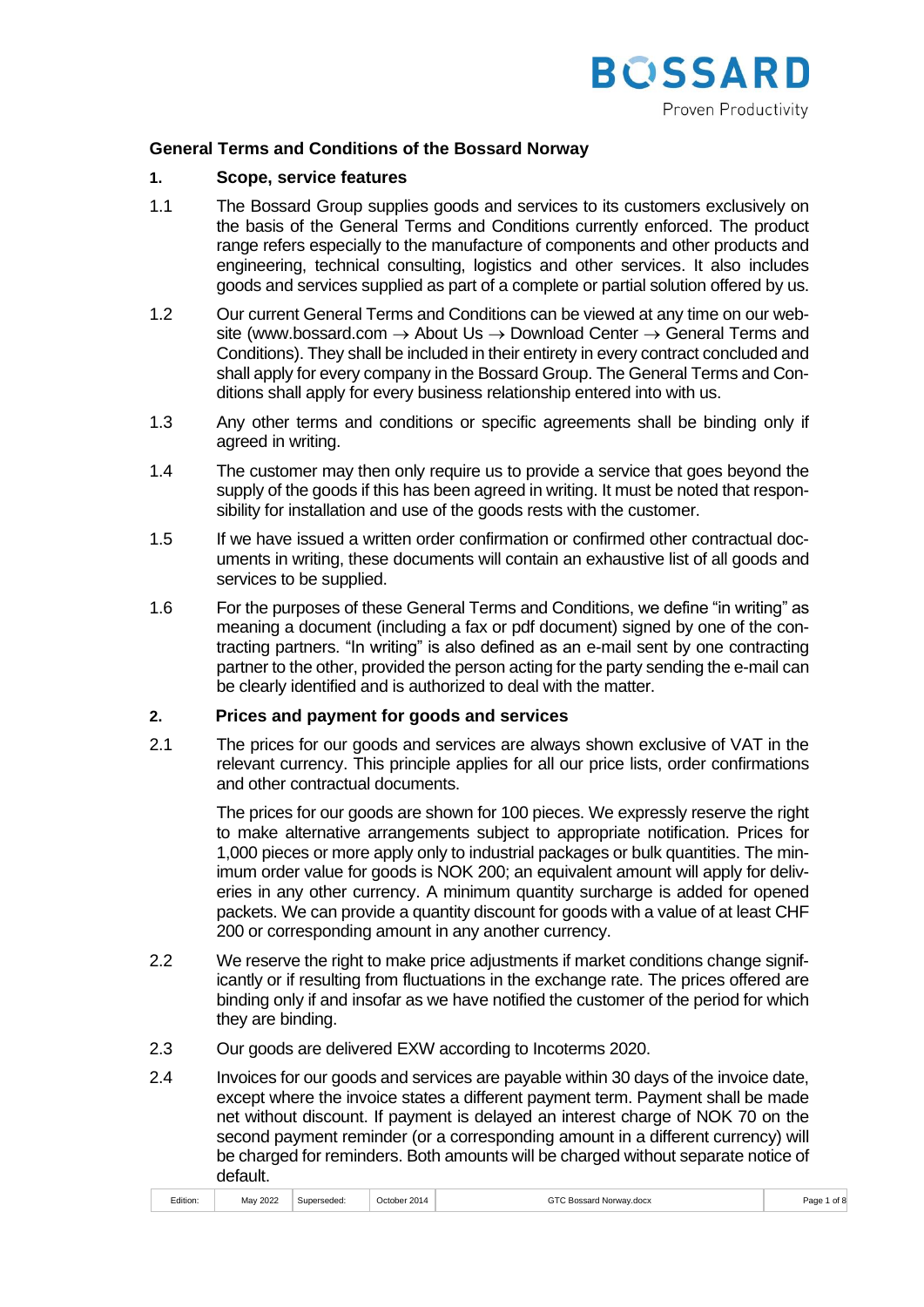

Payments billed must be made in the currency specified in our price lists, order confirmations or other contractual documents.

## **3. Brochures, catalogs (including E-Shop), technical and other documents**

- 3.1 The dimensions and text instructions and diagrams in our documents are without obligation; these include in particular brochures, catalogs (including E-Shop), ordering and technical documentation, as well as other technical information.
- 3.2 We shall not be liable for the accuracy and completeness of documents delivered to us by the customer (particularly in the case of drawings, material specifications and other documents). Moreover, we are not under any obligation to verify their accuracy and completeness.
- 3.3 The customer must also ensure that the documents he delivers to us (drawings, material specifications and other documents) do not infringe any third-party rights. If the customer does not comply with this requirement, he must indemnify us against all third-party claims in this respect.

## **4. Deadlines and dates, delivery quantity**

- 4.1 We shall do our best to comply with the offered and accepted delivery dates and deadlines. These correspond to the available order capacities and material procurement capabilities existing at the time of the order confirmation. Goods deliveries remain subject to the definitive acceptance of the contract by our sub-suppliers.
- 4.2 The delivery date or deadline starts with the conclusion of the contract, but not before all necessary formalities with regard to the authorities have been fulfilled, payments based on the order have been made and any securities have been provided. The contracting partners must also have clarified all essential technical points before the delivery date starts.
- 4.3 The agreed delivery dates or deadlines may be reasonably extended or amended, without the Bossard Group becoming liable for damages. This rule applies for the following circumstances in particular:
	- if information that we require in order to fulfill a contract is not received in due time, or if it is subsequently amended;
	- if the customer or a third party (in particular any of our subcontractors) falls behind schedule with supplies of goods or services or is otherwise in default with the fulfillment of contractual obligations;
	- if we, the customer or a third party (in particular any of our subcontractors) are affected by obstacles or unforeseen events that cannot be avoided. We define such events as including (but not limited to) the consequences of force majeure, war, international tensions, riots, lack of commodities, breakdowns, epidemics, pandemics, strikes and officially ordered closures of infrastructure and businesses. This list is not exhaustive.
- 4.4 If the delivery date or deadline is not met and if the reasonable extension (to be defined in the individual case) is exceeded, the customer is entitled to withdraw from an agreement entirely or partially, for as long as the delivery remains unfulfilled. Liability for any downtime and any other damages arising from failure to comply with stipulated delivery dates and quantities is explicitly excluded.
- 4.5 For prepacked goods sold by quantity, the average value of the goods supplied shall correspond to at least the nominal quantity according to the spot-check procedure. A measurement tolerance of +/- 4% is allowed for deliveries of prepacked goods with a quantity of 100 pieces or more.

| 0000<br>October 2014<br>ርገ<br>Mav<br>Inerseded<br>Edition:<br>' Bossard Norwav.docx<br>202<br>71. JETU<br>. | $\mathbf{u}$<br>$\sim$ |
|-------------------------------------------------------------------------------------------------------------|------------------------|
|-------------------------------------------------------------------------------------------------------------|------------------------|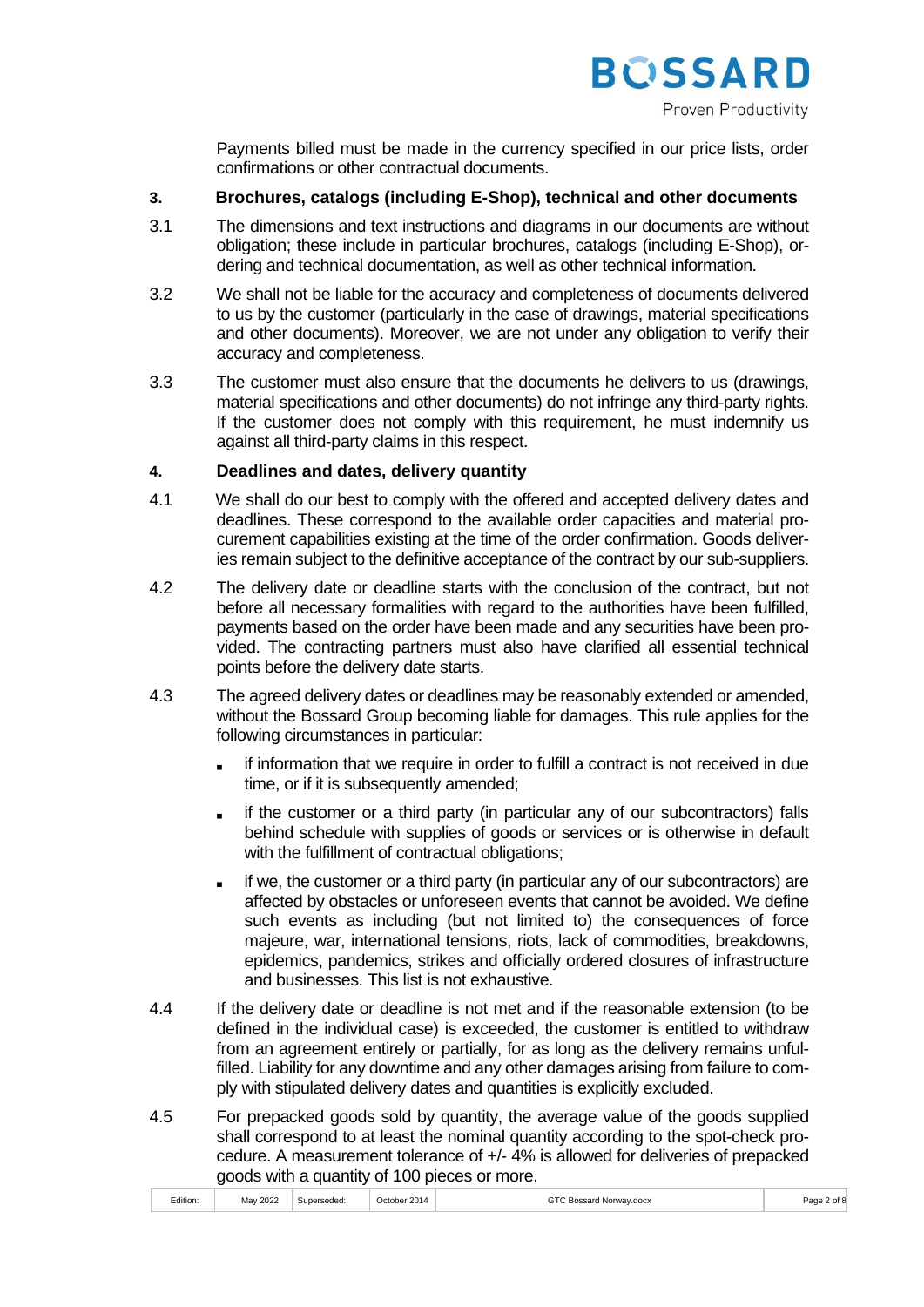

4.6 An excess or short delivery of 15% shall be tolerated for items specifically designed to the customer's requirements.

## **5. Traceability**

Insofar as we are required to ensure the traceability of goods, this shall be done by providing the necessary information on the package label. After delivery of the products to the customer, the customer shall be responsible for ensuring that we can be traced as the supplier.

## **6. Reservation of title, ownership in connection with logistics**

- 6.1 The goods shall remain our property until payment is received in full.
- 6.2 If we develop logistics solutions or supply logistics services and provide boxes, racks and other inventory items for this purpose, these items shall remain our property unless otherwise agreed in writing.

## **7. Inspection and acceptance obligations and notification of defects**

- 7.1 Our goods and/or services must be promptly approved and, if appropriate, inspected by the customer to ensure that they comply with the technical specifications and the statutory requirements. The same applies upon completion of one of our complete or partial solutions. Likewise upon the completion of services, the customer must check whether these have been provided in accordance with what has been contractually agreed.
- 7.2 Any defects with regard to our goods and services must be reported promptly in writing as soon as they discovered, and no later than 8 days of receipt of the goods or completion of the installation work. This rule shall also apply in the case of complete or partial solutions and for completion of work on other services.
- 7.3 A defect shall be deemed to have been validly reported if the report was sent before expiry of the deadline as stated in clause 7.2 and there is irrefutable evidence that the report was both sent in writing and delivered, for example by the use of registered mail to send the report. Upon receiving the notification we reserve the right to have the reported defect or damage verified by our own staff or by experts of our choice. The customer may request a report on the resolution of the problem free of charge within 30 days after the complaint is closed; reports requested thereafter will be subject to a charge.
- 7.4 Contrary to the above provisions, any customer that makes use of a logistics solution offered by us is released from the obligation to inspect goods upon delivery through such logistics solution.
- 7.5 The statute of limitations shall apply in addition for defects in our goods and services.

### **8. Warranty for our goods**

8.1 We shall only warrant the product features in accordance with the relevant product standards such as DIN, ISO or EN. This warranty also covers the corresponding technical terms of delivery and for the specifications agreed in writing for customized parts. We assess visual inspections, dimensions, shape and position tolerances without any explicit written information from the customer in accordance with the relevant product standards customary in the industry. For system and functional solutions, we warrant exclusively the product properties in accordance with the respective performance requirements (e.g. declaration of performance, instruction manual, etc.).

|  | .<br>Edition: | May 2022 | Superseded: | October 2014 | GTC Bossard Norway.docx | Page 3 of 8 |
|--|---------------|----------|-------------|--------------|-------------------------|-------------|
|--|---------------|----------|-------------|--------------|-------------------------|-------------|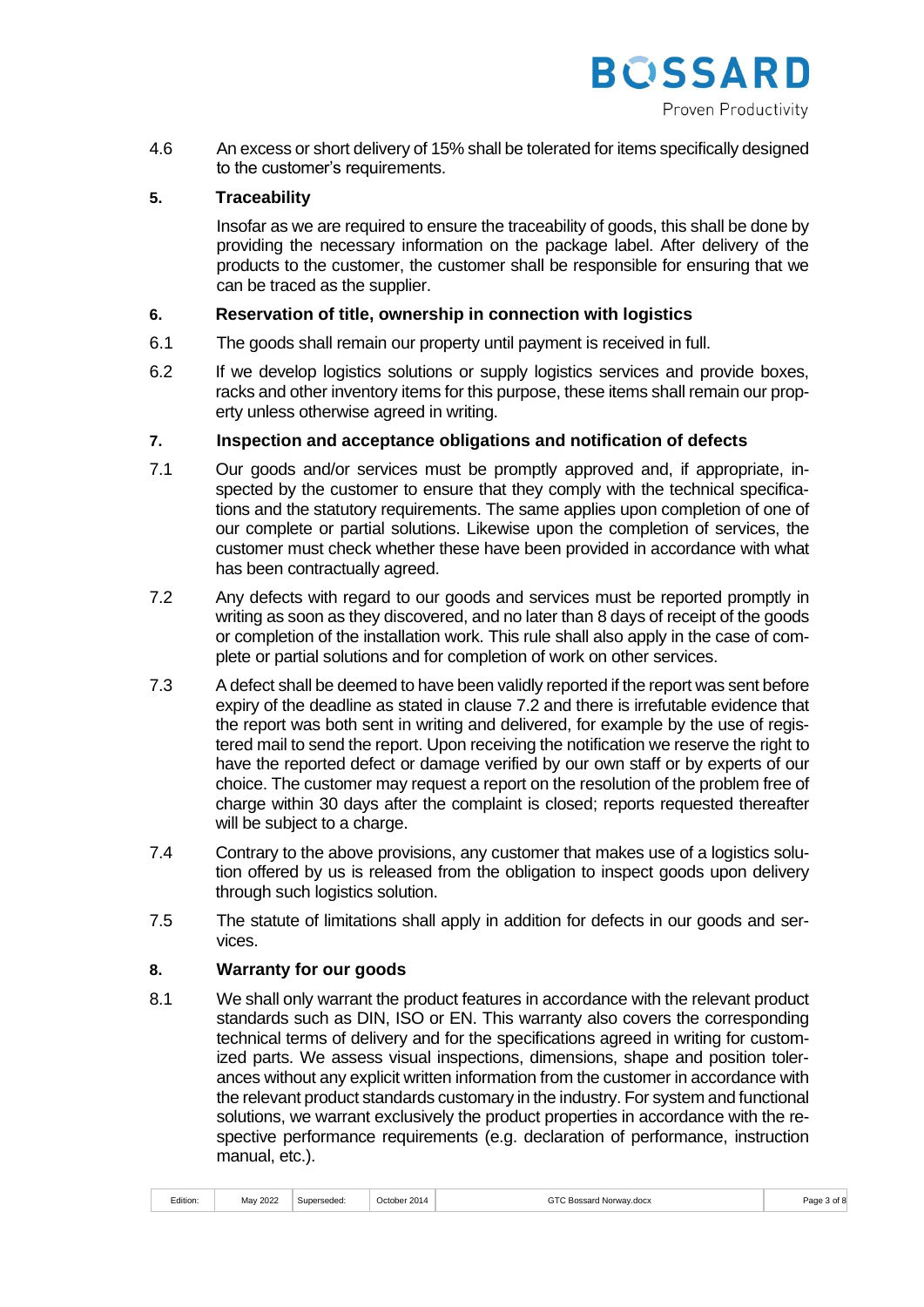

Unless otherwise agreed in writing the reference for random sampling for standard and customized products (bulk goods) is standard ISO 3269,. Sets and assemblies will be tested during the acceptance testing *for completeness* based on standard ISO 2859. *Further tests* for sets, assemblies and functional elements will be performed based on the standard ISO 2859, provided that there is a specific test agreement in place.

- 8.2 There is inherent risk of delayed catastrophic failure involved in using fasteners hardened to 360 HV and above and electroplated fasteners (especially with strength class 12.9). International standard ISO 4042 makes specific reference to this risk. If the customer selects and purchases fasteners whose properties, strength and manufacturing process involve a high risk of hydrogen embrittlement, then this risk shall be assumed entirely by the customer; we shall therefore be absolved of all liability for this, including all our liabilities towards the customer with regard to product quality. Such liabilities include in particular, but are not limited to, compensation for damages and express or implied warranties, including warranties for market conformity or suitability for a particular purpose. To the extent third parties (irrespective of the legal grounds) assert claims against us resulting directly or indirectly from hydrogen embrittlement of fasteners purchased by customer, the customer shall fully indemnify, hold harmless us against all losses, liabilities, damages, costs (including court costs and lawyers' fees) and all expenses in connection therewith upon our first written request.
- 8.3 Properties which are outside the above-mentioned standards shall then only be covered by the warranty if agreed in writing. These standards also include information contained in our documentation, in particular brochures, catalogs (including E-Shop), confirmed written orders, and in technical and other documents. Any change of sub-supplier, where this sub-supplier fulfils the same product standards or supplies goods according to the same specifications, does not constitute a change to the contractual goods or services.
- 8.4 We offer no guarantee regarding the suitability of the goods for a type or area of use. This rule applies in particular for the constructive aspects of the application object. When responding to questions relating to construction and/or installation, our answers will be based on the information provided by the customer. Our own information is based on theoretical considerations or the results of tests carried out under laboratory conditions. They must be tested by the customer under actual conditions of use.
- 8.5 If the customer wishes to make specific adjustments to the product (e.g. mechanical reworking or surface treatments of any kind on the products), the properties on the original product may change (e.g. mechanical properties, in particular corrosion protection). We therefore exclude any warranty with regard to the product properties specified in clauses 8.1 and 8.2 which were changed as a result of the adjustments, even if the relevant standards are still stamped on the product.
- 8.6 Any obligation of warranty shall be voided if the agreed standards are not observed or if changes are made to the goods without our express consent. This means in particular the above-mentioned standards and any other conditions of use specified or approved in writing by us.
- 8.7 The warranty further excludes any defects attributable to normal wear and tear, improper maintenance, incorrect treatment or handling, overstressing and intervention by third parties.

| -<br>2022<br>May<br>$-201$<br>Edition:<br>Bossard Norway.docx<br>Superseded<br>. )ctobe:<br>2014<br>.<br>. | ∩מה<br>$\mathbf{u}$<br>$\sim$ |
|------------------------------------------------------------------------------------------------------------|-------------------------------|
|------------------------------------------------------------------------------------------------------------|-------------------------------|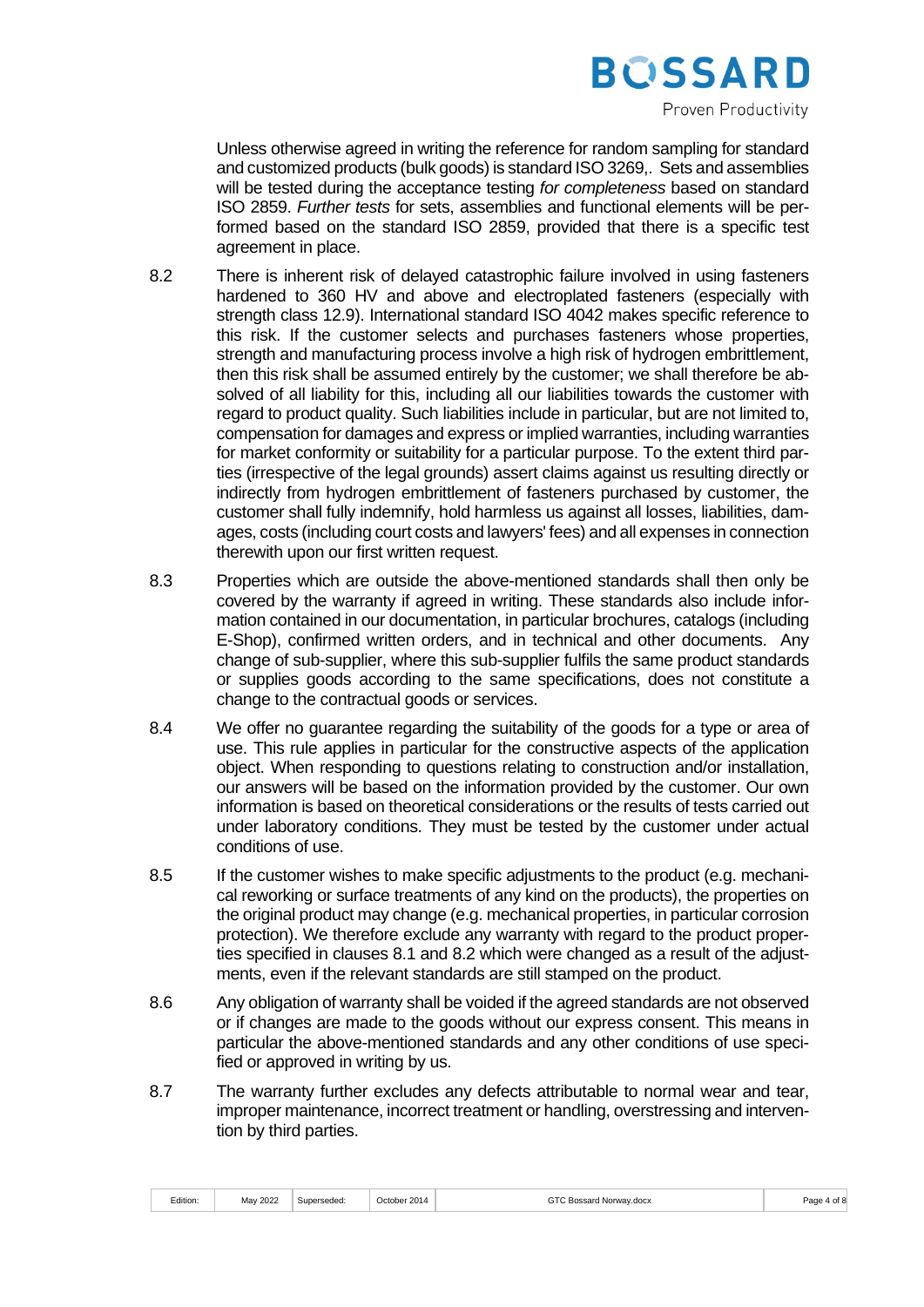

- 8.8 If we supply engineering, technical consulting, logistics or other services, with regard to the goods we guarantee only the features in accordance with clause 8.1 - 8.7 above. This rule also applies for services provided as part of a total or partial solution.
- 8.9 If any goods we supply are defective we undertake to deliver a replacement free of charge under the guarantee.
- 8.10 Notwithstanding clause 10, all further liabilities for defects for deliveries of goods are hereby excluded.

## **9. Warranty for our services, guarantee of durability**

- 9.1 We warrant a careful execution of our services. In the absence of any other written agreement – which must be defined by us as binding – we offer no guarantee for the correctness of the delivered results or their interpretation. If we provide further services on the basis of incorrect or incomplete information provided by the customer, we shall not assume any warranty.
- 9.2 If we provide logistics solutions or digital solutions for our assembly processes (assembly solutions), we warrant that it will correspond to the confirmed offer. We cannot warrant that our logistics solutions or assembly solutions will run without interruptions or errors. Any warranty shall be excluded if the operating conditions are not observed or if modifications are carried out. Also, we not accept any responsibility if maintenance, repair or other work is carried out by a third party or if system or other updates are carried out which have not been authorized by us or over which we have no influence. The foregoing applies by analogy if we provide software as part of our logistics solutions or assembly solutions.
- 9.3 If any guarantee of durability with regard to watertightness or other features or a specific lifetime for components and other products is expressly provided, this period shall commence upon delivery. Our obligation under the warranty shall lapse if damage is incurred as a result of incorrect installation or use of the components and other products. Furthermore, no guarantee is provided for damage resulting from exceptional demands, e.g. damage due to bad weather or the effects of instability in the subsoil, in particular chemical or biological effects. This restriction of liability shall be waived only if there is evidence that the damage was essentially caused by faulty materials or components. For installation and use, the technical product descriptions and installation instructions supplied in relation to the respective components and other products and the legally prescribed or generally acknowledged standards and principles of architecture shall apply.
- 9.4 If any additional services are defective, we undertake to rectify the work under the guarantee or the guarantee of durability at our own expense.
- 9.5 With regard to the further services (in particular with regard to (i) technical opinions / technical reports, (ii) test reports, as well as (iii) test reports / investigation reports, whereby the investigation was carried out in the laboratory), the customer is obliged to sufficiently test, verify the results, recommendations and application instructions received for the practical use of the products and to declare them as suitable for the application respectively to release them.
- 9.6 Notwithstanding clause 10, all further liabilities for defects in additional services are hereby excluded.

| 2014<br>2022<br>11.1<br>Superseded:<br>Edition:<br>Dctober<br>∍Mav ′<br>;Bossard Norwav.docx<br>. | $5 \text{ of } 8$<br>Page 5 |
|---------------------------------------------------------------------------------------------------|-----------------------------|
|---------------------------------------------------------------------------------------------------|-----------------------------|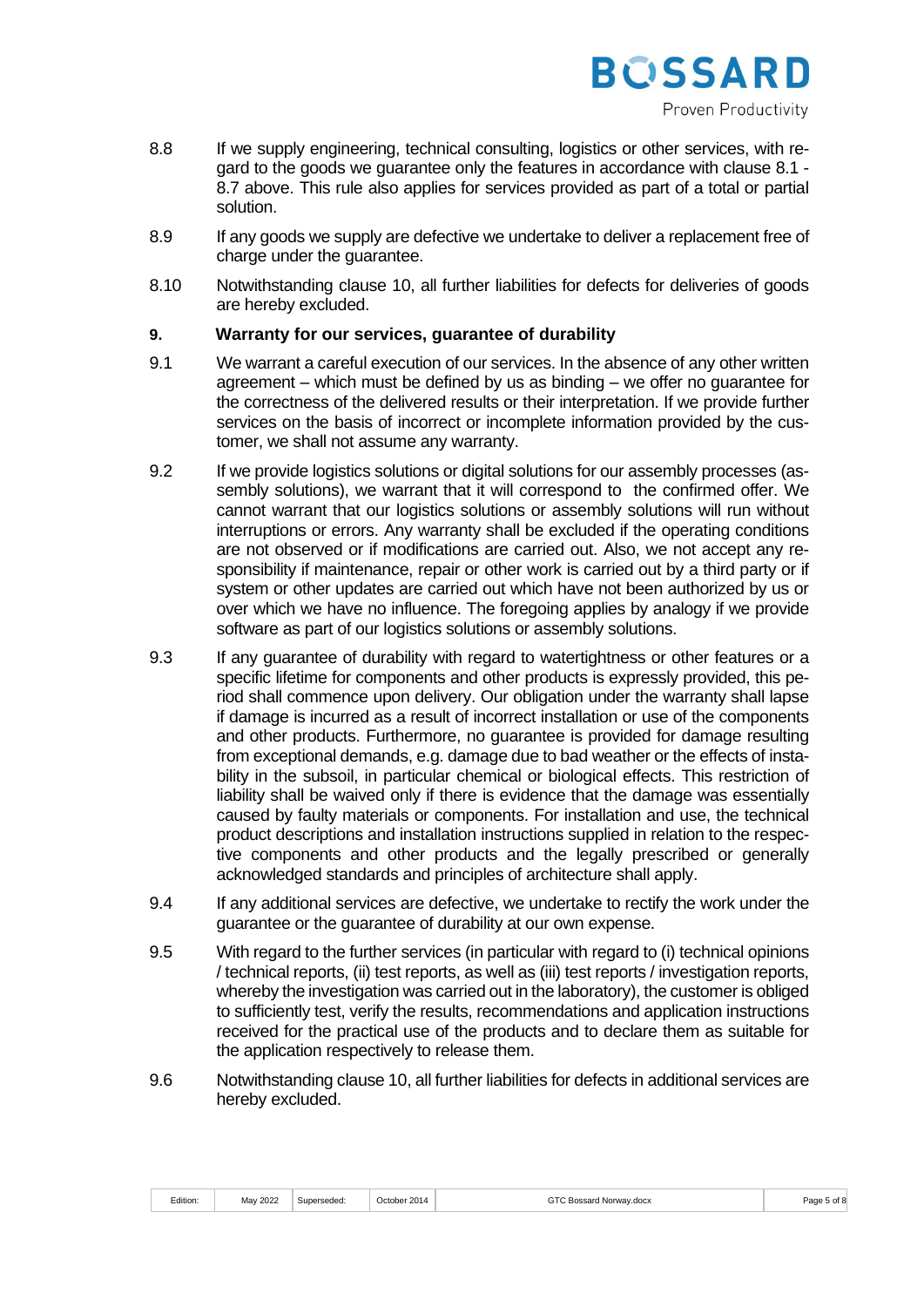

## **10. Liability for damages**

- 10.1 Within the scope of our statutory product liability, we accept liability for personal injury and property damages with regard to our goods and services, where such losses are directly attributable to defects in the products.
- 10.2 Our liability for damages, losses and indemnities in connection with further services rendered (including, but not limited to, development and engineering services or logistics solutions which go beyond the application of the recognised rules of technology) shall be limited to the following for
	- (a) individual orders up to a maximum of the order value; and

(b) for standing orders, to a maximum of the amount invoiced by us in the last 12 months per year and per claim.

If the customer suffers a loss in addition to the above, whether as a result of a breach of duty of care or due to a faulty further service or for any other reason for which we are responsible, the customer shall only be entitled to damages if such breach or fault is due to our willful misconduct or gross negligence.

- 10.3 **Exclusion of liability**: The reports on the problem solution prepared by us within the scope of the further services are a provisional, exclusively technical statement based on our current state of information and knowledge, subject to further verification and complete information by the customer on causes and remedial measures. Without prejudice to the use of terms in the form, it does not make any statements on contractual or legal liability or compensation claims. It does not contain or create, directly or indirectly, any acknowledgement of fault, obligation, liability or any other claim against us.
- 10.4 To the extent permitted by applicable laws, any further contractual or non-contractual liability, particularly for direct and indirect consequential damages, is expressly excluded with regard to all of our goods and services. This also applies in particular for costs of necessary installation and removal and interruption of operations. This exclusion from liability also applies for our contractual and non-contractual liability in the case of damages caused by the actions or omissions of our legal representatives, employees and support staff; the same rule furthermore applies for the personal contractual and non-contractual liability of these representatives, employees and support staff.

### **11. Quality assurance, quality and test laboratories**

- 11.1 We operate a certified quality assurance system according to ISO 9001. In addition we also have ISO/IEC 17025-accredited quality and test laboratories for the purposes of quality assurance. Services within the scope of the accreditation are supplied only if these have been agreed by us in writing by the time the order is placed or the contract awarded.
- 11.2 The quality and test laboratories are impartial testing institute. They are operated according to the relevant standards and carry out their tests and analyses according to the applicable testing methods or standards.

### **12. Cancelation, withdrawal**

- 12.1 An order may only be canceled subject to our express, written agreement and reimbursement of our costs for material, wages and other expenses.
- 12.2 Complaints with regard to quality, dimensions or quantity deviations of a specific delivery shall not entitle the customer to cancel the remainder of an order.

| Edition: | May 2022<br>and the control of the con- | Superseded | er 201<br>∩ctober .<br>14 | GΤ<br>: Bossard Norway.docx | ำ 1 |
|----------|-----------------------------------------|------------|---------------------------|-----------------------------|-----|
|----------|-----------------------------------------|------------|---------------------------|-----------------------------|-----|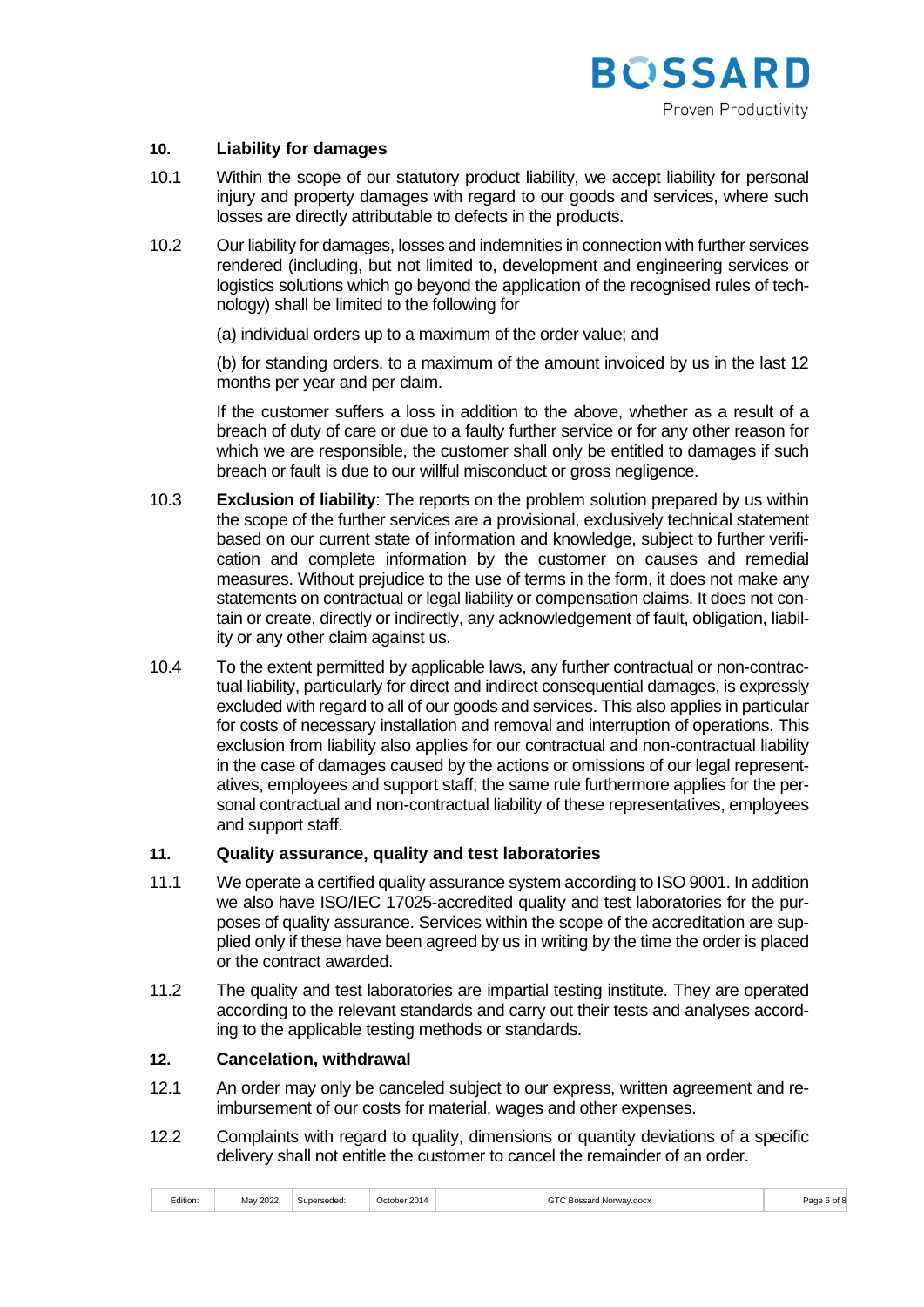

12.3 We shall be entitled to withdraw from delivery obligations if the customer's financial situation has deteriorated substantially or turns out to be other than has been presented to us.

# **13. Obligation to inform and safety**

- 13.1 The customer is obliged to notify us of any particular technical requirements, or legal, administrative or other regulations or other circumstances that are significant for the supply of our goods or services. It must be emphasized that such information is to be supplied promptly and without being requested by us. The obligation to inform shall apply especially if our goods or services are to be used for any hazardous or unusual purpose. Such regulations, standards or circumstances must be brought to our attention in writing on or before the date when the order is placed or the contract awarded, unless they do not come to light until we are in the process of delivering the goods or supplying the services, in which case the customer shall notify us of them immediately.
- 13.2 Notwithstanding this obligation to inform, the customer shall remain responsible for product safety and other safety measures.
- 13.3 Responsibility for ensuring compliance with general and local safety regulations and for issuing appropriate instructions to staff rests entirely with the customer.

# **14. Using the results**

The results of our services are intended for the sole use and information of the customer and may not be forwarded to third parties or put to another use without our prior written consent. This rule relates in particular to analyses, investigation results, calculations, etc.

### **15. Export controls and sanctions**

The customer undertakes to comply with the applicable national, European, US and international sanctions and export control regulations in the further use of goods deliveries and other services purchased from us. This includes, but is not limited to, the prohibition of the sale or export of goods to sanctioned countries, to sanctioned end-users or for prohibited end-uses such as the development of armaments without the necessary approval under the applicable legislation.

### **16. Industrial property rights**

- 15.1 Copyright and other intellectual property rights and rights of protection, which arise in connection with our supplies of goods or services, shall be retained exclusively by us. These rights cover, among other things, our drawings, plans, technical and other documents, software programs and other solutions developed by us.
- 15.2 Non-transferable and non-exclusive rights of use granted to the customer expressly and in writing shall remain reserved.
- 15.3 We are entitled to use and to develop further, in our work for other customers, any generally exploitable knowledge and expertise, as well as experience and skills, which we have acquired in the course of supplying our goods or services.

## **17. Secrecy**

Each contracting partner shall treat confidentially the other's business data, documents and information to which he has access, and which are neither generally accessible nor in the public domain. He may not make these available to third par-

|  | Edition: | 2022<br>May | erseded | r 201<br>4 ב | Rossard<br>l Norwav.docx<br>$-5540$<br>. | of i<br>Page |
|--|----------|-------------|---------|--------------|------------------------------------------|--------------|
|--|----------|-------------|---------|--------------|------------------------------------------|--------------|